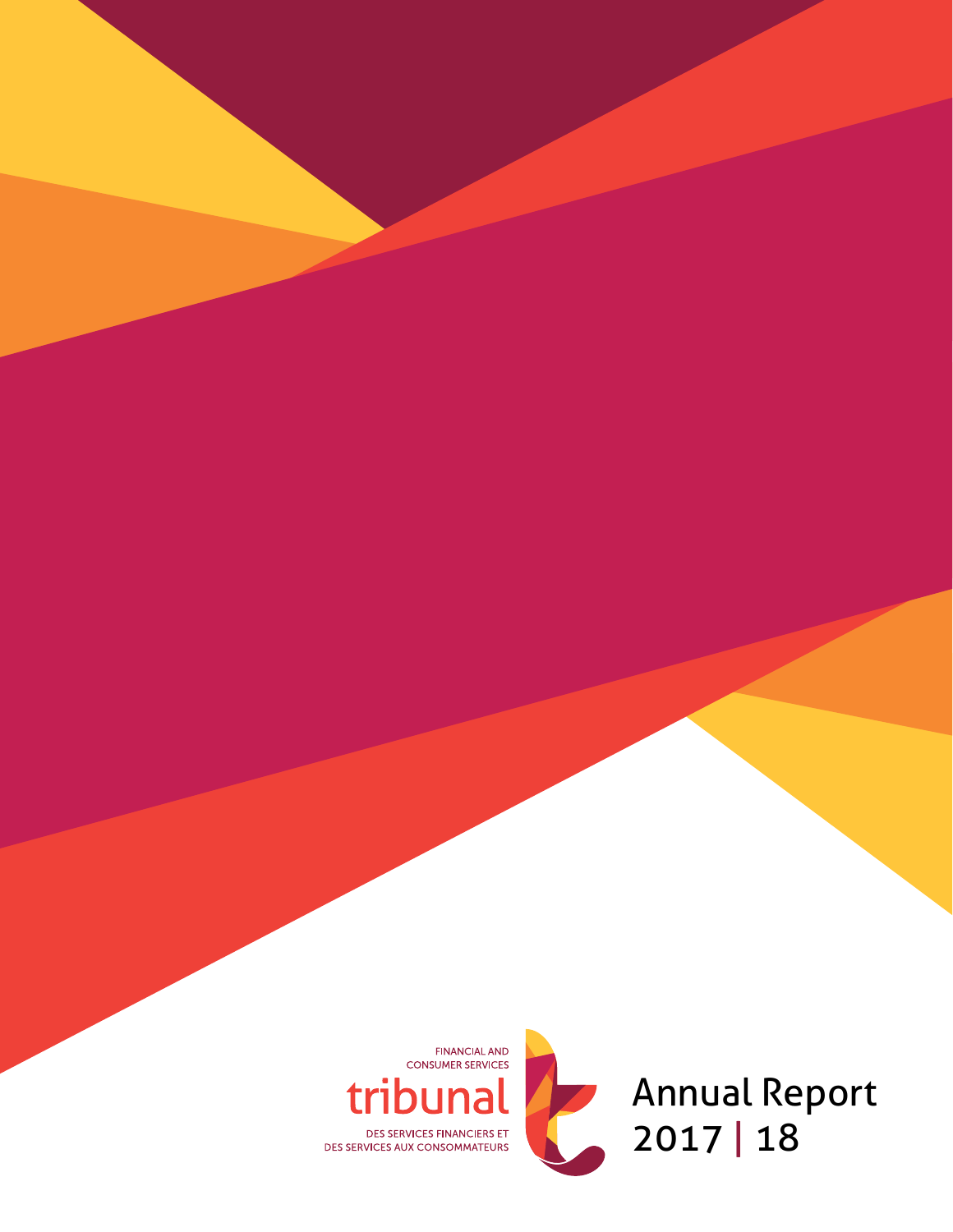# Table of Contents

- Chair's Message
- The Tribunal
- Tribunal Governance
- Proceedings
- 11 Financial Information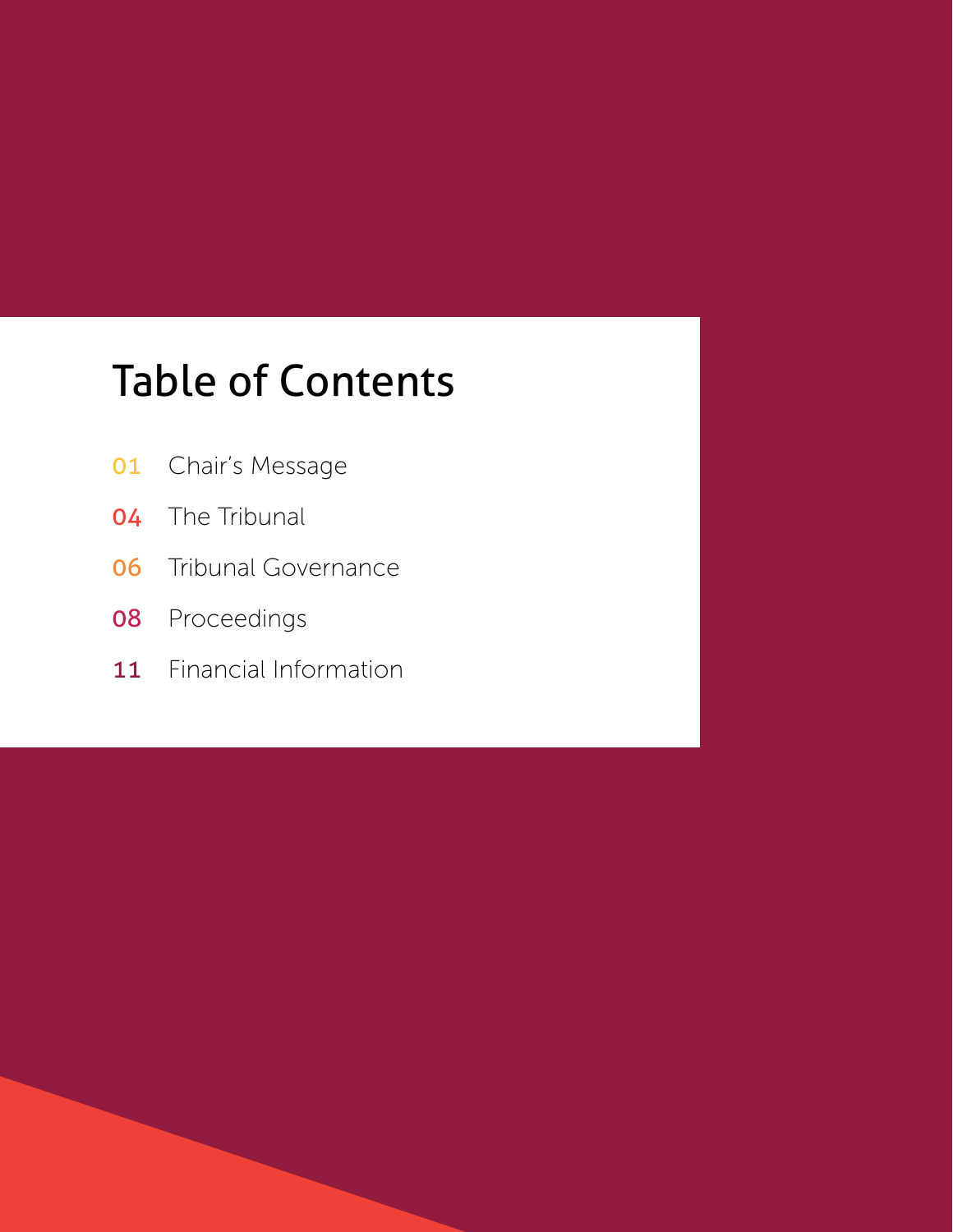

Pursuant to section 47 of the *Financial and Consumer Services Commission Act*, I am pleased to present the Annual Report of the Financial and Consumer Services Tribunal for the year ending March 31, 2018.

Since my appointment as Chair in the fall of 2016, it has been my objective to bring both stability of structure and consistency to decision-making, as are owed to all parties appearing before the Tribunal within the scope of the evolving regulatory and consumer protection world. Processes that are inherent to the administrative tribunal created under Part II of the *Financial and Consumer Services Commission Act* of 2013 continue to be perfected.

To that end, several initiatives have been undertaken with some having been realized during the 2017-2018 fiscal year.

### Initiatives

On January 23, 2018, the Tribunal adopted its new *Rules of Procedure*. These *Rules* reflect the various types of proceedings conducted by the Tribunal and are adapted to the Tribunal's ever-growing mandate. The *Rules* also provide tighter timelines for certain milestones in proceedings and overall provide for consistency of process and increased efficiencies.

The meaningful participation of self-represented parties in proceedings before the Tribunal continues to be a priority. In the past year, 100% of the Tribunal's proceedings involved self-represented parties. During the past year, the Tribunal undertook two major active adjudication initiatives to facilitate meaningful participation of self-represented parties. First, the mandatory use of forms was implemented. These forms are drafted in plain language and guide parties in providing the Tribunal with the necessary information to adjudicate the matter.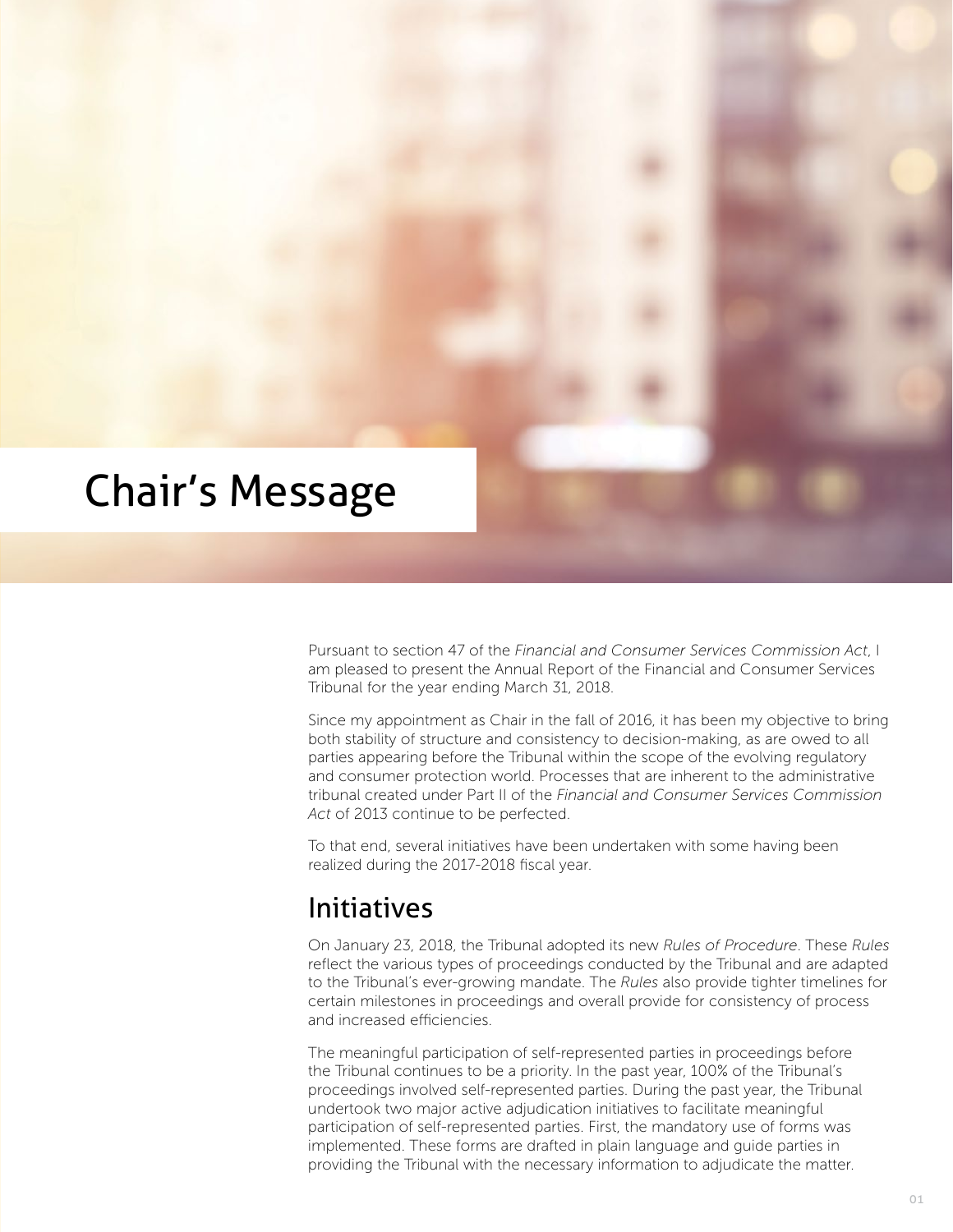The second was the preparation of a *Guide for Preparing Your Affidavit*, which explains how to prepare an Affidavit.

The *Act Respecting the Financial and Consumer Services Tribunal* received Royal Assent on December 20, 2017. It awaits Proclamation. This Act bolsters the efficiency, processes and adjudicative independence of the Tribunal. Consistent with the legal premise that administrative tribunals are «Masters of their own Procedure», the *Act* allows the Tribunal Chair to adopt rules of procedure for the Tribunal, harmonizes appeal periods across financial and consumer services legislation and creates a vice-chair position. This will cure past operational difficulties and ensure the Tribunal can continue hearing matters in the most efficient manner.

While the number of hearing days for the fiscal year 2017-2018 decreased in relation to the preceding year, the complexity of the matters continues to increase. An analysis of the hearing days and an overview of the decisions are discussed in further detail in this Report.

In the past year, the Tribunal also started holding its hearings at the Federal Court in Fredericton whenever possible rather than on Commission premises. The use of these facilities comes at no cost to the Tribunal. The choice of this location was predicated by the need for a more neutral hearing venue better able to satisfy the requirement of independent adjudication. This has proven a wonderful hearing venue which satisfies the Tribunal's need for neutral ground, along with the necessary breakout rooms for parties and separate, secure space for the Tribunal members to meet and deliberate.

### Competent Adjudication

I would be remiss to not make mention of the changing diversity of the Tribunal's membership. When I first took over as Chair, I was the only female adjudicator on a six member Tribunal. During the current fiscal period, three of the six Tribunal members are women. All are professionals with experience in administrative law. All members of the Tribunal are equally dedicated to furthering training in the various regulatory areas falling under the jurisdiction of the Tribunal.

With the purpose of ensuring the continued delivery of professional and competent adjudication, particular focus was placed on the continuing education of Tribunal members and staff. Notably, in the past fiscal year, all Tribunal members as well as the Registrar registered for the *Canadian Securities Law and Practice Course* offered by *Osgoode Professional Development*. Tribunal members, as a group, also received training on the new *Rules of Procedure* and forms. Two members attended the Advanced Administrative Law course offered by the Canadian Institute. Both the Chair and the Registrar also attended the Canadian Council of Administrative Tribunal's 33rd Annual Symposium entitled "On the Edge between Sea and Sky, New Horizons on Administrative Justice" and also took the course *Charter Claims and Values* offered by Canadian Council of Administrative Tribunals. The Registrar also followed the *Cultural Competencies* course offered by the Foundation of Administrative Justice. The Chair further attended the CSA Biennial Commissioner meeting, participated in the session *"Comment démontrer l'atteinte au droit à l'égalité en matière linguistique: Analyse de la jurisprudence"* offered by the Canadian Bar Association and l 'Association des juristes d'expression française du Nouveau-Brunswick, and participated in the 5-day *Interactive Course on Adjudication* offered by the Canadian Council of Administrative Tribunals. It is important to note that Tribunal members do not receive per diem allowances for out of office training or meetings.

The Registrar was also asked to make a presentation regarding administrative law principles and the Tribunal to students of the Masters in Public Administration at the Université de Moncton. The students were very enthusiastic and had numerous questions on administrative law and the functioning of an administrative tribunal.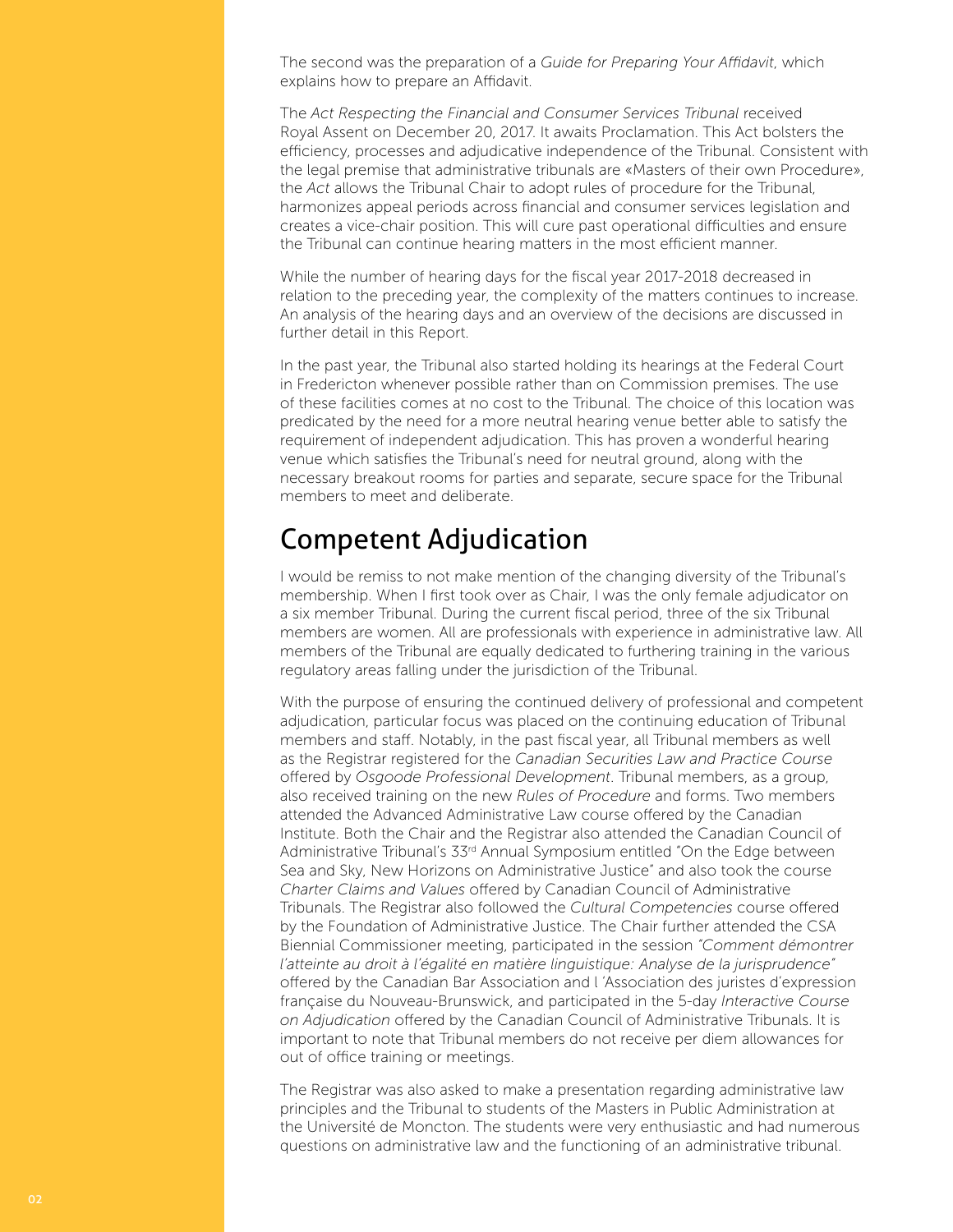Finally, the Tribunal also undertook an exhaustive review of its hearing powers and commenced a cross-jurisdictional analysis of the powers of other quasi-judicial administrative tribunals with a view of determining whether its current structure and operations are consistent with good practices and administrative law generally. The results of this review should come to fruition in the upcoming year.

## Outlook for 2018

The 2018-2019 looks to be another busy year for the Tribunal. It is anticipated that hearing activity will increase with the expansion of the Tribunal's mandate to include the *Cost of Credit Disclosure and Payday Loans Act*. The *Credit Reporting Services Act* and *Pooled Registered Pension Plans Act* should also receive proclamation in the upcoming year, which will expand the Tribunal's mandate to 16 statutes.

On the administrative front, the *Act Respecting the Financial and Consumer Services Tribunal* should be proclaimed. The Tribunal is contemplating further legislative amendments to bolster its adjudicative independence, to continue harmonization across financial and consumer services legislation and to continue increasing efficiencies.

The Tribunal has also retained outside consultants to commence a re-branding project, which will include the modernization of the Tribunal's logo and enhancing the Tribunal's adjudicative independence. We are also developing an informational brochure, aimed at the legal community and the financial and consumer services sectors. In conjunction with this project, it is our intent to make presentations to the legal community and industry to bolster the Tribunal's visibility.

The Tribunal's processes remain a work in progress. Due to prior vacancies in the position of Chair, as well as the challenges brought forth by a newly created « super tribunal » operating within the expanded but exclusive areas of financial regulation and consumer protection, much remains to be done to ensure the Tribunal can best respond to the obligations it has been invested with.

To that end, it is also my objective to continue with the implementation of Tribunal procedures and structures which can best respond to the expansive role of the Tribunal and the requirements of procedural fairness and impartiality, principles that are critical to the proper exercise of the obligations of a quasi-judicial Tribunal.

I look forward to the challenges ahead and I am confident that with the support shown towards me by my Tribunal colleagues and the Registrar, the objectives which have been set can be reached for the benefit of all.

For any information in regards to Tribunal activities, please contact the Tribunal Registrar at #506-658-5575 or registrar@fcnbtribunal.ca.

Judith Keating

Judith Keating, Q.C. Chair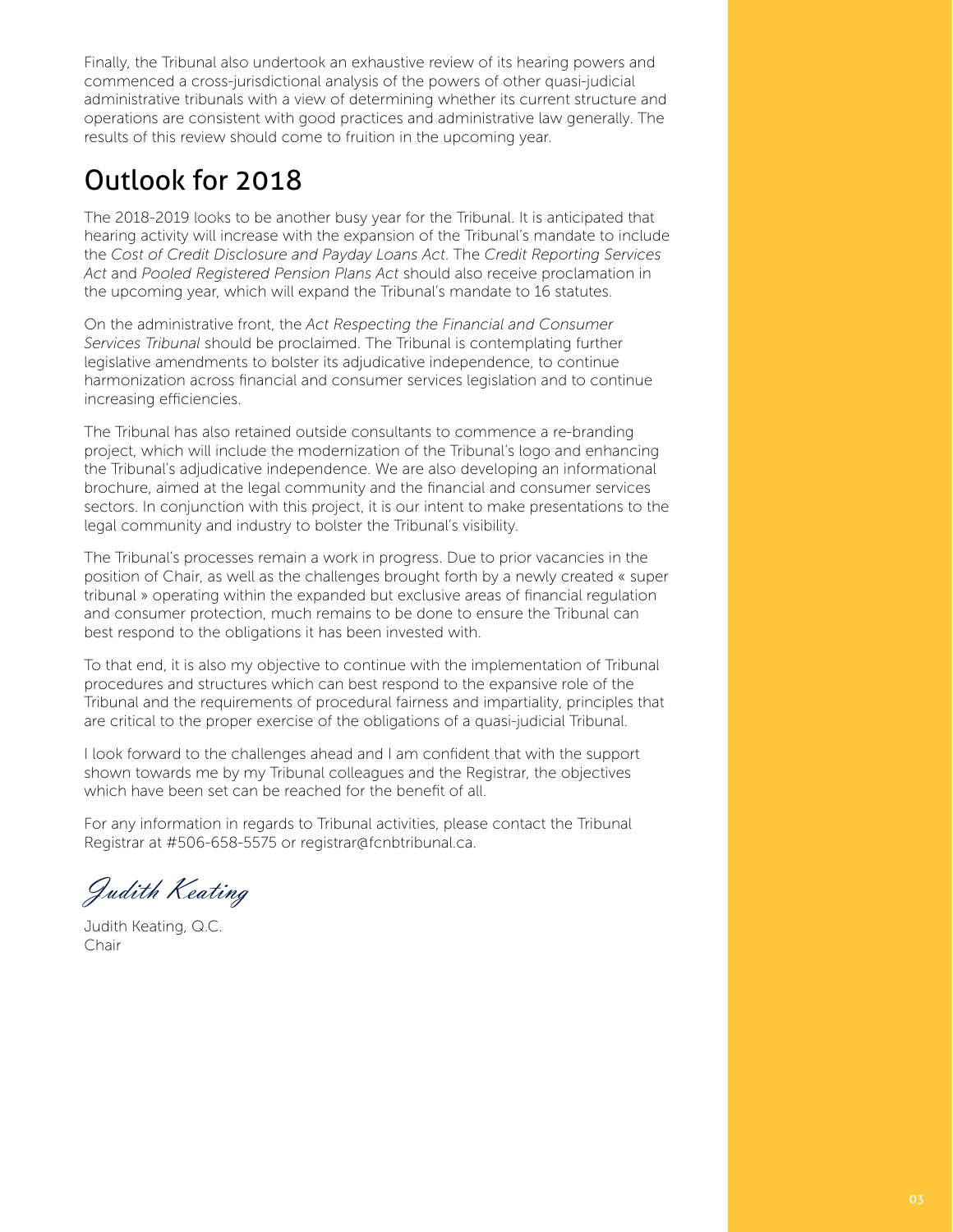# The Tribunal

## Introduction

The Tribunal's offices are currently located on the 3<sup>rd</sup> floor of 85 Charlotte Street in Saint John. Our website is at www.fcnbtribunal.ca. Our website provides detailed information on (1) each type of proceeding including the steps of a proceeding, (2) the *Tribunal's Rules of Procedure* and mandatory forms, (3) a *Guide to Preparing Your Affidavit*, (4) Tribunal decisions, (5) our *Privacy Policy* and *Conflict of Interest Policy*, and (6) the parties' linguistic rights.

## Mandate

The Financial and Consumer Services Tribunal is a quasi-judicial administrative tribunal established by legislation by the Government of New Brunswick in 2013. The Tribunal's mandate is to protect the public interest and enhance public confidence in the financial and consumer services sectors. The Tribunal provides independent adjudication and oversight in the financial and consumer services sectors. Over its short existence, the Tribunal has seen an expansion of its jurisdiction which now includes authority over 14 provincial financial and consumer protection acts.

The Tribunal's objective is to provide timely and efficient hearings while affording procedural fairness to all parties.

### Hearing Powers

The Tribunal has two main hearing functions: (1) it acts as a first instance tribunal in hearing enforcement proceedings, preliminary motions, applications and referrals; and (2) it acts as an appellate tribunal in hearing appeals and reviews of regulators' and other decision-makers' decisions.

The Tribunal has three main roles:

- 1. It hears enforcement proceedings under:
	- the *Collection Agencies Act*;
	- the *Co-operative Associations Act*;
	- the *Cost of Credit Disclosure* and *Payday Loans Act*;
	- the *Credit Unions Act*;

• the *Direct Sellers Act*;

• the *Mortgage Brokers Act*;

• the *Insurance Act*;

- the *Pension Benefits Act*;
- the *Pre-arranged Funeral Services Act*;
- the *Real Estate Agents Act*; and
- the *Securities Act*.
- 2. It provides independent oversight by hearing appeals and reviews of the following regulators' and decisionmakers' decisions:
	- the Superintendent of Insurance under the *Insurance Act*,
	- the Superintendent of Pensions under the *Pension Benefits Act*,
	- the Financial and Consumer Services Commission under the *Financial and Consumer Services Commission Act*;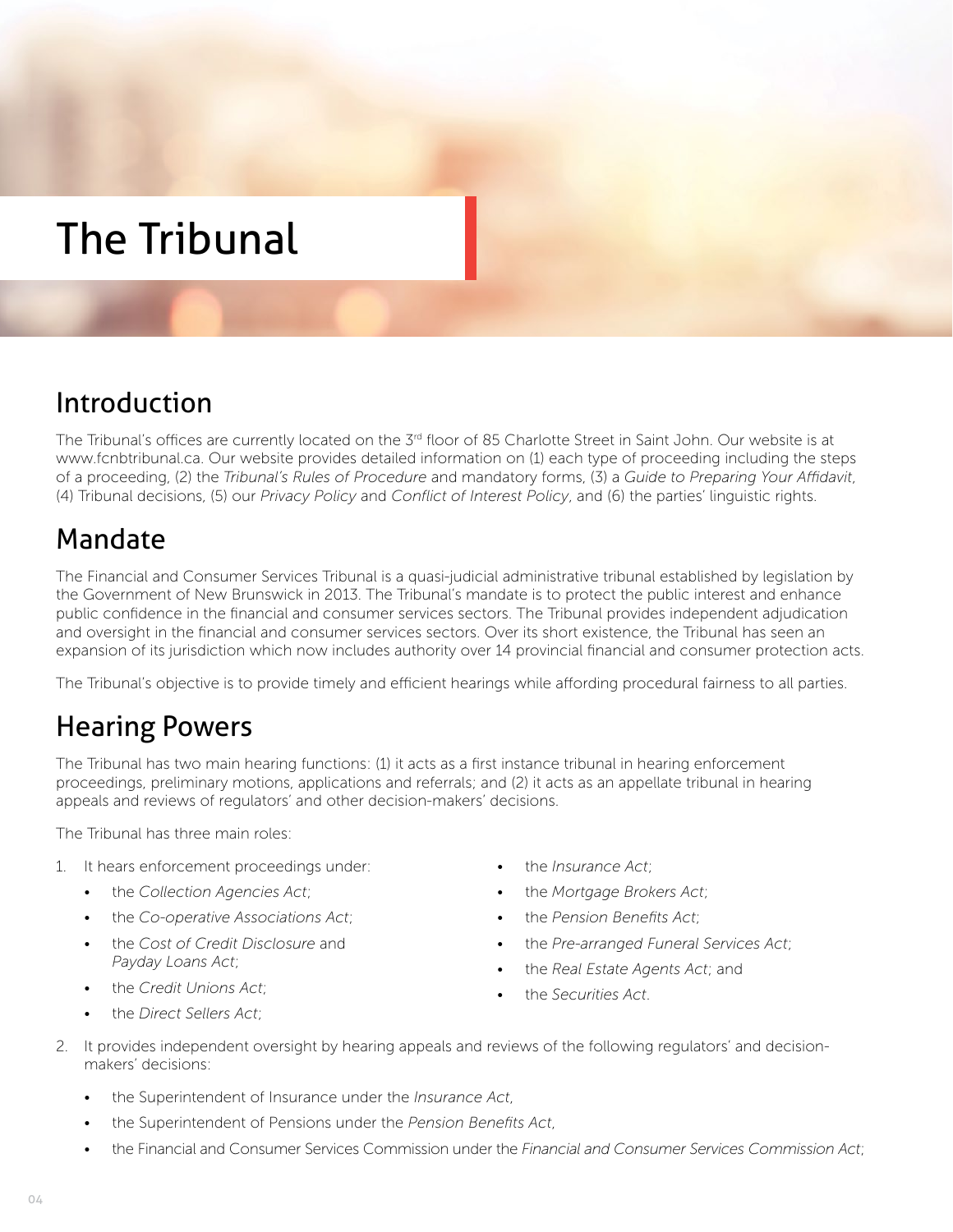- the Director of Consumer Affairs under the *Auctioneers Licence Act*, the *Collection Agencies Act*, the *Cost of Credit Disclosure Act and Payday Loans Act*, the *Direct Sellers Act*, the *Pre-arranged Funeral Services Act*, and the *Real Estate Agents Act*,
- the Inspector of Co-operative Associations and the Registrar under the *Cooperative Associations Act*,
- the Executive Director of Securities or an exchange, self-regulatory organization, quotation and trade reporting system, clearing agency, auditor oversight body, trade repository and derivatives trading facility under the *Securities Act*,
- the Director of Mortgage Brokers under the *Mortgage Brokers Act*,
- the Superintendent of Credit Unions under the *Credit Unions Act*, and
- the Superintendent of Loan and Trust Companies under the *Loan and Trust Companies Act*.
- 3. It hears applications under various pieces of legislation, including applications providing an opportunity to be heard.

### Official Languages

The Tribunal understands its obligations under the *Official Languages Act*. It has taken several steps in the past few years to ensure that it fully complies with the *Act*.

The Tribunal's website and all its public communications and documents are in both official languages. This includes decisions, orders, notices and other communications. In addition, all Tribunal decisions and orders are published simultaneously on its website and in CanLII in both official languages.

The Tribunal's website and its forms advise the parties that they are entitled to use either French of English in all matters before the Tribunal, which includes filing documents in the official language(s) of their choice, testifying in the language(s) of their choice and being heard by the Tribunal members in the language(s) of their choice. Parties are advised on the Tribunal's website to notify the Registrar of the language of their choice. In addition, the parties must select the language of their choice in forms they file with the Tribunal. This ensures the Tribunal is aware of the parties' language choice and can provide interpreters where required.

The Tribunal Chair and the Registrar ensure that all panel members hearing a matter are fully capable of understanding, without the assistance of interpretation, the matter before it, in the official language of choice of the parties and their witnesses.

With the new appointments to the Tribunal in 2017-18, 5 of the 6 Tribunal members are fully bilingual. Given the small number of members on the Tribunal and the potential for conflicts of interest, it is the intent in coming years to ensure all members are fully bilingual.

Since June 2014, the Registrar and the Assistant Registrar are also fully bilingual to ensure the parties, their lawyers and the public can interact with the Tribunal in either official language.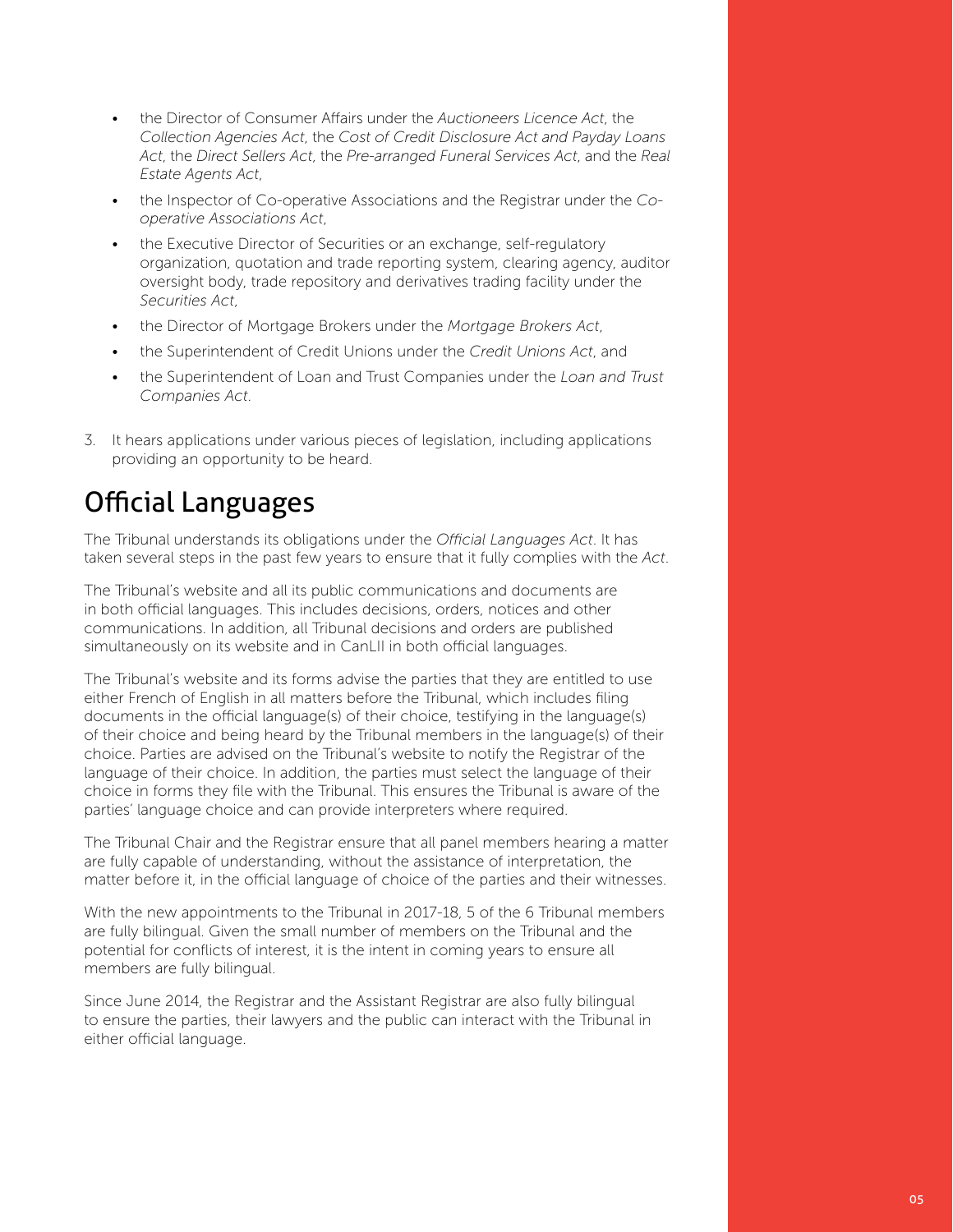# Tribunal Governance

The Chair is responsible for the effective functioning of the Tribunal including the supervision of members and staff. This includes: (1) assigning members to hearing panels, based on their qualifications; (2) ensuring that decisions are issued in a timely manner; (3) ensuring members and staff have the necessary qualifications to properly fulfill their functions; (4) maintaining an open dialogue with the Financial and Consumer Services Commission and other government departments and agencies in relation to the operational and financial needs of the Tribunal; and (5) maintaining a dialogue with other administrative tribunals.

Tribunal members serve on panels which conduct hearings and make decisions as an administrative tribunal. This involves preparation for hearings, hearing and reviewing evidence, deliberations, drafting decisions and, when required, chairing hearing panels. Tribunal members will also participate in meetings with the Tribunal Chair, other Tribunal members and Tribunal staff.

### Members

The Tribunal Chair and Members are term members, appointed on a part-time basis.



Judith Keating, Q.C. Chair



Raoul Boudreau



John M. Hanson, Q.C. Jean LeBlanc





Gerry Legere





Don Moors Chantal Thibodeau,  $OC$ 



Lucie LaBoissonnière

In early 2017, the terms of Tribunal members Don Moors and Jean LeBlanc ended. They remained in their functions until September 27, 2017 when the Tribunal welcomed Chantal Thibodeau, Q.C. and Lucie LaBoissonnière. They were appointed for terms of five and four years respectively. With the new appointments to the Tribunal in 2017-18, the Tribunal has achieved gender equality amongst its members.

Mr. Legere's term was also set to expire on January 22, 2018, however he remains as a member of the Tribunal pursuant to subsection 34(1) of the *Act* due to his involvement in two active proceedings.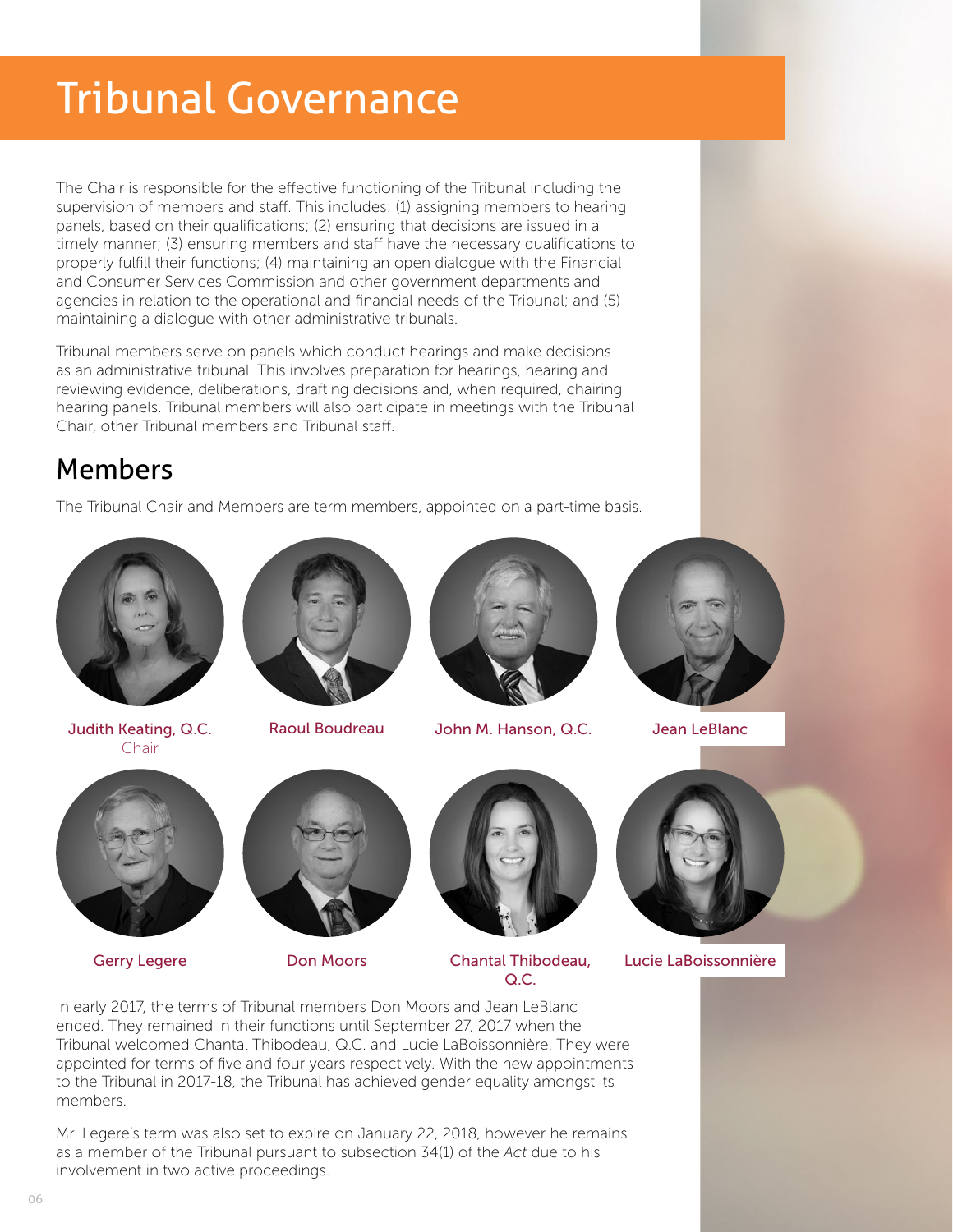Shortly after the appointment of the new members, the Tribunal began the process of looking for a temporary Tribunal member to complete the panel on a particular this matter. It has been challenging for the Tribunal to find candidates who met matter. As of 31 March 2018, the appointment of the temporary member remained outstanding.

| The table below provides information on the Tribunal Members' terms. |  |
|----------------------------------------------------------------------|--|
|----------------------------------------------------------------------|--|

| Member                               | Residence       | Appointed or<br>Reappointed | <b>Term End</b> |
|--------------------------------------|-----------------|-----------------------------|-----------------|
| Judith Keating, Q.C. (Chair)         | Fredericton     | Nov. 3, 2016                | Nov. 2, 2021    |
| Raoul Boudreau                       | Memramcook      | Feb. 18, 2016               | Feb. 17, 2021   |
| John M. Hanson, Q.C.                 | Fredericton     | Jan. 22, 2014               | Jan. 21, 2019   |
| Jean LeBlanc <sup>1</sup>            | Dieppe          | Jan. 22, 2014               | Jan. 21, 2017   |
| Gerry Legere                         | <b>Bathurst</b> | Jan. 22, 2014               | Jan. 21, 2018   |
| Don Moors <sup>2</sup>               | Quispamsis      | Jan. 22, 2014               | Jan. 21, 2017   |
| Chantal Thibodeau, Q.C. <sup>3</sup> | Moncton         | Sep. 27, 2017               | Sep. 26, 2022   |
| Lucie LaBoissonnière <sup>4</sup>    | Moncton         | Sep. 27, 2017               | Sep. 26, 2021   |

A detailed biography of the Chair and Members is on the Tribunal's website at www.fcnbtribunal.ca/members

### **Staff**

the hearing room. The Registrar can address any questions they have about the Tribunal, the *Rules of Procedure*, or the hearing. The Registrar is also legal counsel to the Tribunal members and provides legal support on issues of law, policy and support to the Tribunal Chair, Members and the Registrar.

### Code of Conduct

Tribunal members and staff must abide by the Tribunal's *Code of Conduct* and fairness and efficiency of hearings and the justice of decisions rendered.

## Tribunal Involvement

The Tribunal's members and the Registrar are members of the *Canadian Council of Administrative Tribunals (CCAT)*, the *Canadian Institute of Administrative Justice*  foster national and international relationships with other administrative tribunals and provide invaluable educational sessions. The Tribunal Chair is also a member of the

1 Mr. LeBlanc's term expired on January 22, 2017, but he remained as a member until his replacement was appointed on September 27, 2017. <sup>2</sup> Mr. Moors' term expired on January 22, 2017, but he remained as a member until his replacement was appointed on September 27, 2017.<br><sup>3</sup> Ms. Thibodeau was appointed on September 27, 2017.

<sup>4</sup> Ms. LaBoissonnière was appointed on September 27, 2017.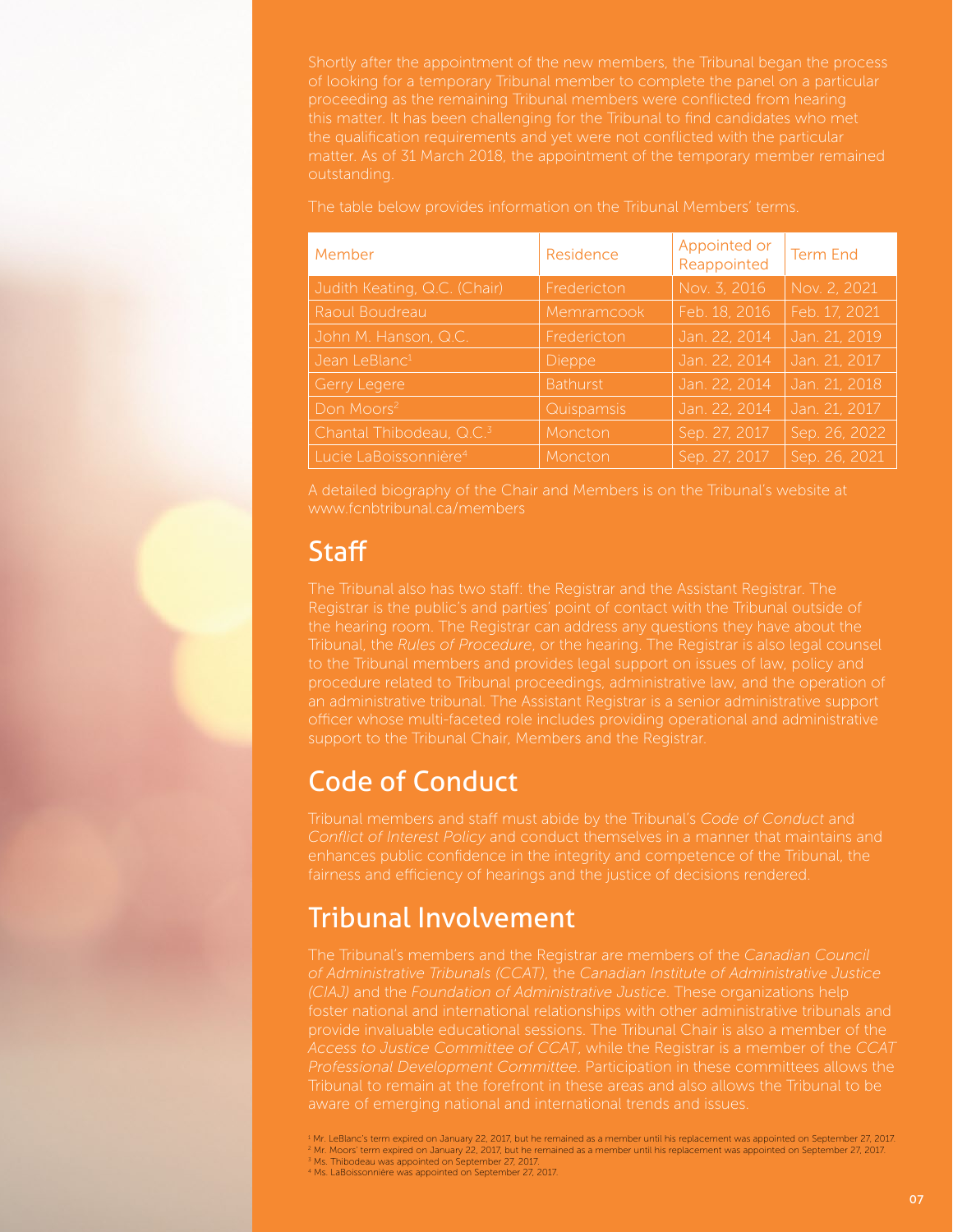# Proceedings

### Types of Proceedings

#### Enforcement Proceedings

Enforcement proceedings are in the nature of disciplinary or regulatory proceedings. These proceedings are commenced by the Financial and Consumer Services Commission alleging a breach or breaches of financial and consumer services legislation or conduct contrary to the public interest. These proceedings can be commenced against an individual or corporation, whether or not they are licensed or registered under financial and consumer services legislation. Enforcement proceedings can have serious financial and employment consequences for the respondents.

The Tribunal currently hears enforcement proceedings under 11 statutes: the *Collection Agencies Act*, the *Co-operative Associations Act*, the *Cost of Credit Disclosure and Payday Loans Act*, the *Credit Unions Act*, the *Direct Sellers Act*, the *Insurance Act*, the *Pension Benefits Act*; the *Mortgage Brokers Act*, the *Pre-arranged Funeral Services Act*, the *Real Estate Agents Act*, and the *Securities Act.* The authority to hear proceedings under the *Cost of Credit Disclosure and Payday Loans Act* was added on January 1, 2018.

#### Applications

An application is a formal request made by a party to the Tribunal. The Tribunal can only hear an application if it has been granted the authority in a statute. The application starts a proceeding before the Tribunal. The Tribunal currently has the authority to hear applications on a wide range of topics under financial and consumer services legislation.

#### **Motions**

A motion is a request made by a party to the Tribunal to make a decision on a preliminary or procedural issue. A motion can start a proceeding (preliminary motion) or it can be brought during an existing proceeding (interlocutory motion).

#### Reviews and Appeals

The Tribunal hears appeals and reviews of decisions of the following decisionmakers: (1) the Director of Consumer Affairs, (2) the Director of Mortgage Brokers, (3) the Inspector and Registrar of Cooperatives Associations, (4) the Superintendent of Credit Unions, (5) the Superintendent of Insurance, (6) the Superintendent of Pensions, (7) the Superintendent of Loan and Trust Companies, (8) the Financial and Consumer Services Commission, (9) the Executive Director of Securities, and (10) an exchange, a self-regulatory organization, a quotation and trade reporting system, a clearing agency, an auditor oversight body, a trade repository or a derivatives trading facility under the *Securities Act*.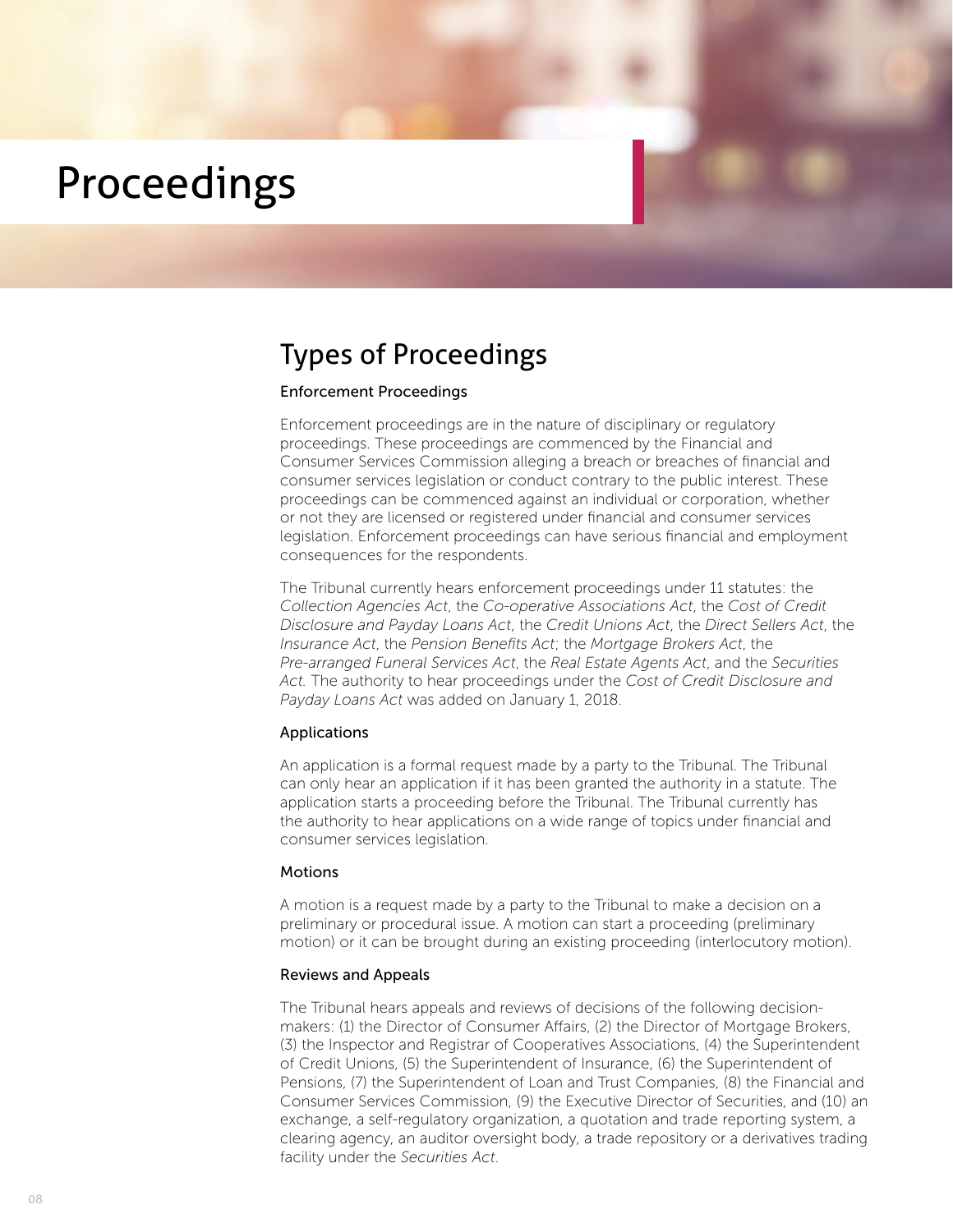## Hearings in 2017-2018

In the past year, the Tribunal had five active proceedings: two enforcement proceedings under the *Securities Act*, an appeal under the *Real Estate Agents Act*, a review under the *Securities Act* and an application under the *Real Estate Agents Act*. The Tribunal had a total of six hearing days and two pre-hearing conferences. These hearing days are broken down as follows: one settlement hearing, two motions in a review, two hearings in writing, and one application. The table below provides a summary of the Tribunal's proceedings for the period of April 1, 2017 to March 31, 2018:



Of these proceedings, 100% in the past fiscal year involved self-represented parties and 60% of all parties that appeared before the Tribunal were self-represented. The table below depicts the participation of self-represented parties in Tribunal proceedings.

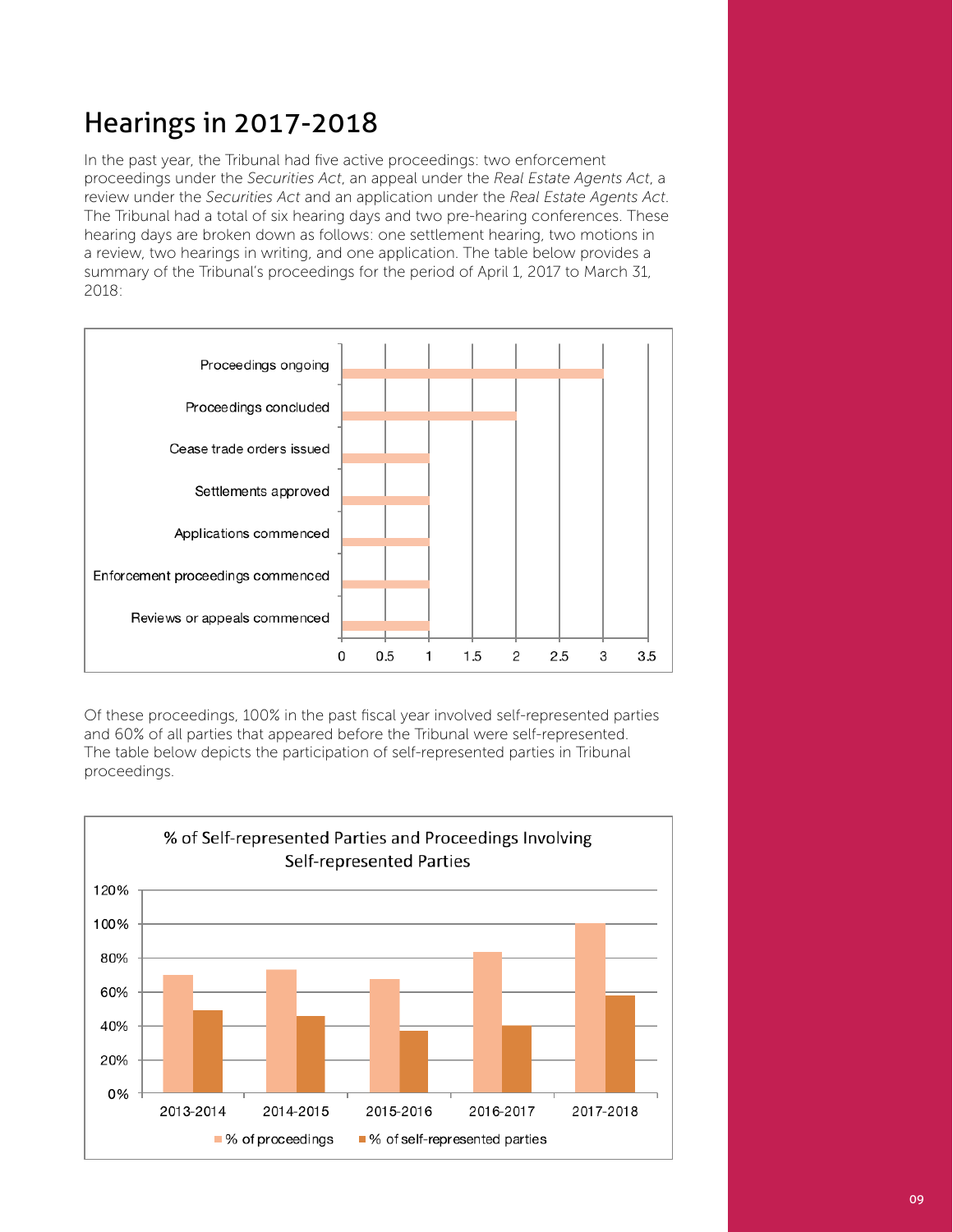## **Decisions**

Below is a short summary of each decision and order issued by the Tribunal during this fiscal period. These decisions and orders can be found on our website at fcnbtribunal.ca/decisions. The Tribunal's decisions and orders are also published on CanLII.

### *Real Estate Agents Act*

1. *Director of Consumer Affairs, Re*, 2017 NBFCST 3 (July 27, 2017): The Tribunal ordered that a sum of money from a bond declared forfeited by the Director of Consumer Affairs be paid over to an individual.

### *Securities Act*

- 2. *Crandall v. Investment Industry Regulatory Organization of Canada*, 2017 NBFCST 4 (September 21, 2017): On a motion, the Tribunal ordered IIROC to produce the totality of its disclosure from the IIROC proceedings in paper format to the Respondent by a certain date.
- 3. *New Brunswick (Financial and Consumer Services Commission) v. Emond and Drapeau*, 2017 NBFCST 5 (September 26, 2017): The Tribunal adjourned the proceeding indefinitely pending the appointment of new members to the Tribunal having the necessary linguistic skills to be assigned to this matter.
- 4 *Crandall v. Investment Industry Regulatory Organization of Canada*, 2018 NBFCST 1 (January 19, 2018): The Tribunal severed the ground for review dealing with disclosure from the remaining grounds for review and ordered that the severed ground will proceed to a hearing before the remaining grounds of review.
- 5. *New Brunswick (Financial and Consumer Services Commission) v. Howse*, 2018 NBFCST 2 (February 2, 2018): The Tribunal approved the settlement between the parties. The respondent was ordered, inter alia, to cease trading in securities and derivatives for a period of 10 years. As the respondent had provided an undertaking not to trade in securities and had honored that undertaking, the Tribunal ordered the cease-trade order to commence from the date the undertaking was provided.

## Appeals of Tribunal Decisions

In the 2017-18 fiscal year, no Tribunal decisions were appealed to the Court of Appeal.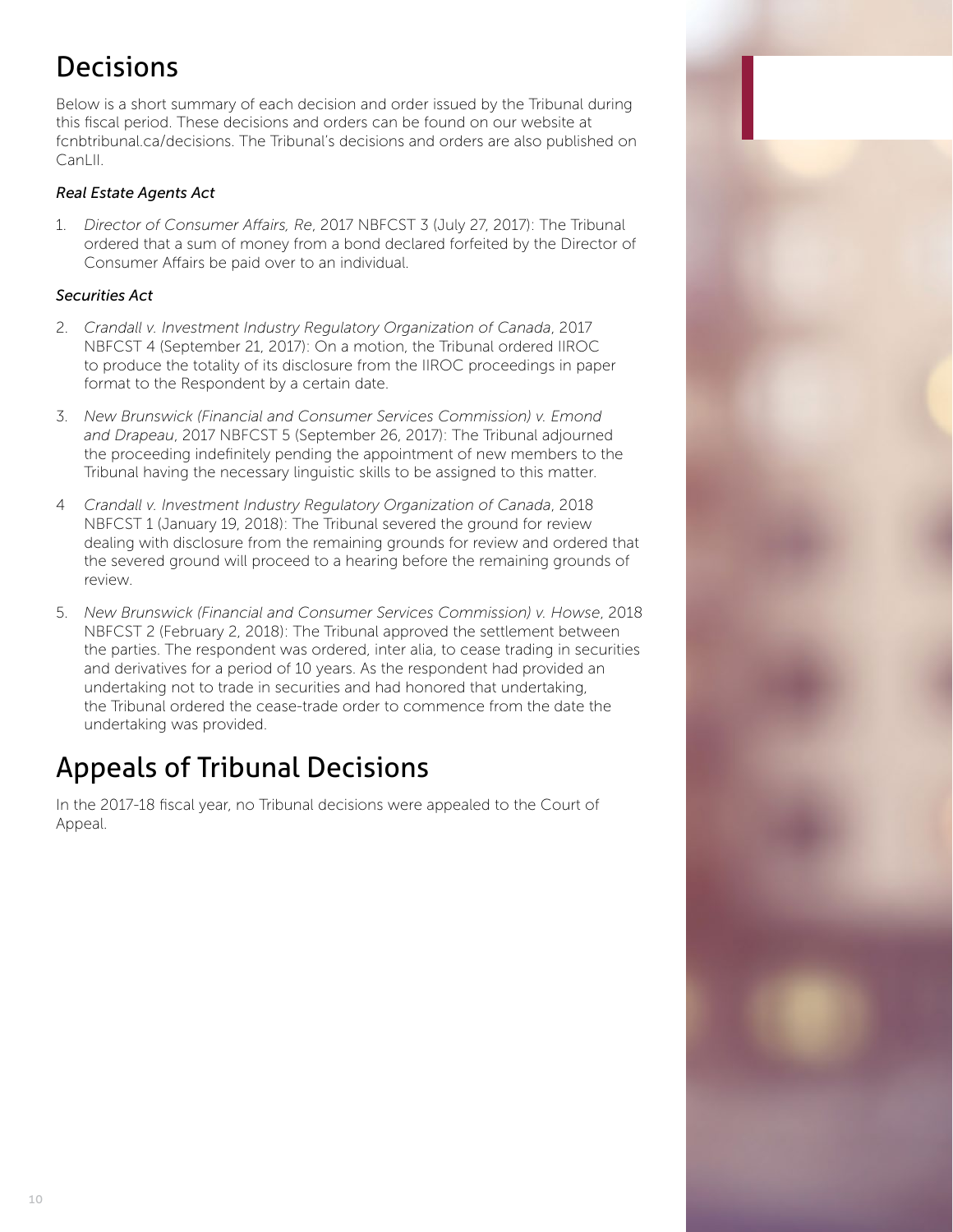# Financial Information

The Tribunal's approved operating budget for the 2017-2018 fiscal year was \$732,350. The Tribunal's actual expenses for the year were \$389,253, 46.8% below its allotted budget. This savings is explained by a lower than anticipated number of hearings, resulting in lower service fees paid to the Tribunal Members and lower hearing-related expenses, such as transcriptions and interpreters. The Tribunal is still in a transitional period. However, we do not expect this trend to continue as the mandate of the Tribunal continues to expand and it is felt that hearing activity will greatly increase in the coming years. The table below compares the Tribunal's approved budget with its actual expenses.

#### Direct Expenses and Variances for the Year Ending March 31, 2018 (Unaudited)

|                                       | 2017-18<br><b>Budget</b> | 2017-18<br>Actuals | <b>VARIANCE</b><br>\$ | $\%$    |
|---------------------------------------|--------------------------|--------------------|-----------------------|---------|
| <b>REMUNERATION</b>                   |                          |                    |                       |         |
| <b>Employee Salaries</b>              | \$151,851                | \$150,609          | \$1,242               | 0.8%    |
| Employee Benefits                     | \$33,478                 | \$30,930           | \$2,548               | 7.6%    |
| <b>Tribunal Members Retainers</b>     | \$40,000                 | \$40,109           | (5109)                | 0.3%    |
| <b>Tribunal Members Services Fees</b> | \$267,500                | \$61,525           | \$205,975             | 77%     |
| <b>Tribunal Members Benefits</b>      | \$7,890                  | \$3,761            | \$4,129               | 52.3%   |
| OTHER DIRECT OPERATING EXPENSES       |                          |                    |                       |         |
| Travel                                | \$71,139                 | \$20,902           | \$50,237              | 70.6%   |
| Continuing Education                  | \$28,500                 | \$17,402           | \$11,098              | 38.9%   |
| <b>General Office Costs</b>           | \$0                      | \$350              | (5350)                | 350%    |
| <b>Translation Costs</b>              | \$24,000                 | \$22,816           | \$1,184               | 4.9%    |
| <b>Transcription Costs</b>            | \$40,000                 | \$1,613            | \$38,387              | 96%     |
| Interpreters                          | \$40,000                 | \$0                | \$40,000              | 100%    |
| Professional Memberships              | \$2,525                  | \$5,706            | (53,181)              | 126%    |
| Printing & Production                 | \$4,000                  | \$416              | \$3,584               | 89.6%   |
| <b>Consulting Services</b>            | \$15,000                 | \$22,753           | (57,753)              | (51.7%) |
| Software, IT, Website                 | \$6,467                  | \$4,191            | \$2,276               | 35.2%   |
| <b>TOTAL EXPENSES</b>                 | \$732,350                | \$389,253          | \$343,097             | 46.8%   |

The Tribunal Chair is paid an annual retainer of \$15,000 while other members receive an annual retainer of \$5,000. In addition, the Tribunal Chair and members are paid a service fee of \$350 for matters done in connection with the business and affairs of the Tribunal. Members also receive payment for time spent travelling for Tribunal business at the rate of \$50 per 100 kilometers as further described in the *Compensation Policy for Tribunal Members*.

Service fees disbursed during the 2017-2018 fiscal period were in relation to the following activities:

- 1. Meetings in relation to the administration of the Tribunal;
- 2. Orientation, continuing education and other meetings of Tribunal Members;
- 3. Preparation for and attendance at pre-hearing conferences and hearings;
- 4. Deliberations and decision writing; and
- 5. Travel time.